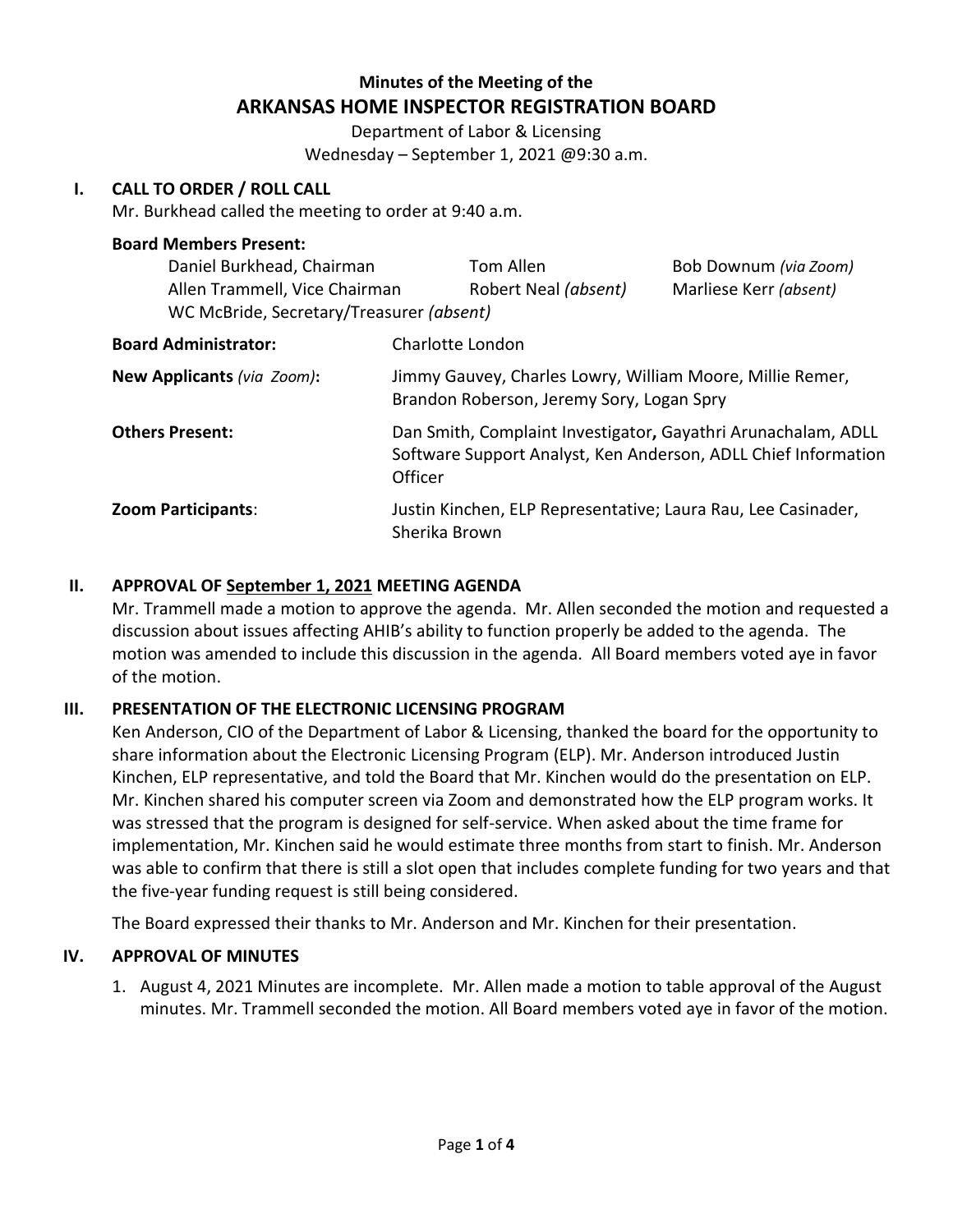### **V. FINANCIALS**

- 1. November 2020 Incomplete
- 2. December 2020 Incomplete
- 3. January 2021 Incomplete
- 4. February 2021 Incomplete
- 5. March 2021 Incomplete
- 6. April 2021 Incomplete
- 7. May 2021 Incomplete
- 8. June 2021 Incomplete

A motion to table the approval of Financials was made by Mr. Trammell with a second by Mr. Allen. All Board members voted aye in favor of the motion. Mr. Trammell asked Ms. London to reach out to someone at DFA to try and resolve the financials.

## **VI. STATUS OF COMPLAINTS / APPEALS / HEARINGS**

## **1. Old Complaints**

### **Dan Smith, AHIB Complaint Investigator,** gave an update on the complaints

- 1. **202103-13** *Complaint Filed March 2021. Notification to HI sent by Certified Mail 04/09/2021.* HI signed for and received Certified Letter on April 23, 2021. Home Inspector has not responded as of July 6, 2021**.** Complaint emailed to Investigator on July 6, 2021. Ms. Chavis said the Investigator had recommended dismissal of this complaint since the Complainant and the Home Inspector were trying to resolve it. **The Home Inspector reimbursed the Complainant for requested damages so this complaint has been dismissed.**
- 2. **202105-14** *Complaint Filed May 2021. Notification to HI sent by Regular and Certified Mail 05/12/2021.* Regular mail was returned with an incorrect address sticker on May 26, 2021. Certified mail was returned from the post office as 'unable to forward' on 6/17/2021. Complaint Notification & request for current mailing address emailed to HI on 7/20/2021. HI responded via email on 8/2/2021. Complaint emailed to Investigator on 8/2/2021. Summary received 8/5/2021 with recommendation of dismissal. **After review, it is recommended that this complaint be dismissed.**
- 3. **202106-15** *Complaint Filed June 2021. Notification to HI sent by Regular Mail on 6/10/2021*. HI responded 6/29/2021. Complaint emailed to Investigator on July 6, 2021. Summary received 7/16/2021. Dismissal Recommended. **After review, it is recommended that this complaint be dismissed.**
- 4. **202106-16** *Complaint Filed June 2021. Notification to HI sent by Regular mail on 6/25/2021*. Complaint emailed to Investigator on July 6, 2021. This complaint is linked to Complaint No.: 202106-15. Summary received 7/16/2021. Dismissal Recommended. **After review, it is recommended that this complaint be dismissed.**
- 5. **202107-17** *Complaint Filed July 2021. Notification to HI sent by Regular mail on 7/20/2021*. HI responded via email on 7/27/2021. Complaint emailed to Investigator on 7/29/2021. Summary received 8/2/2021 with recommendation of dismissal.

**After review, it is recommended that this complaint be dismissed.** 

### **2. New Complaints**

- 1. **202107-18** *Complaint Filed July 2021. Notification to HI sent by Regular mail on 8/10/2021.* HI response received 8/25/2021.
- 2. **202108-19 -** *Complaint Filed August 2021. Notification to HI sent by Regular mail and Email on 8/10/2021.* HI response received via email on 8/16/2021. **Due to the volume of paperwork submitted with these complaints, they have not been sent to the investigator at this time.**

### **3. Hearings**

None Scheduled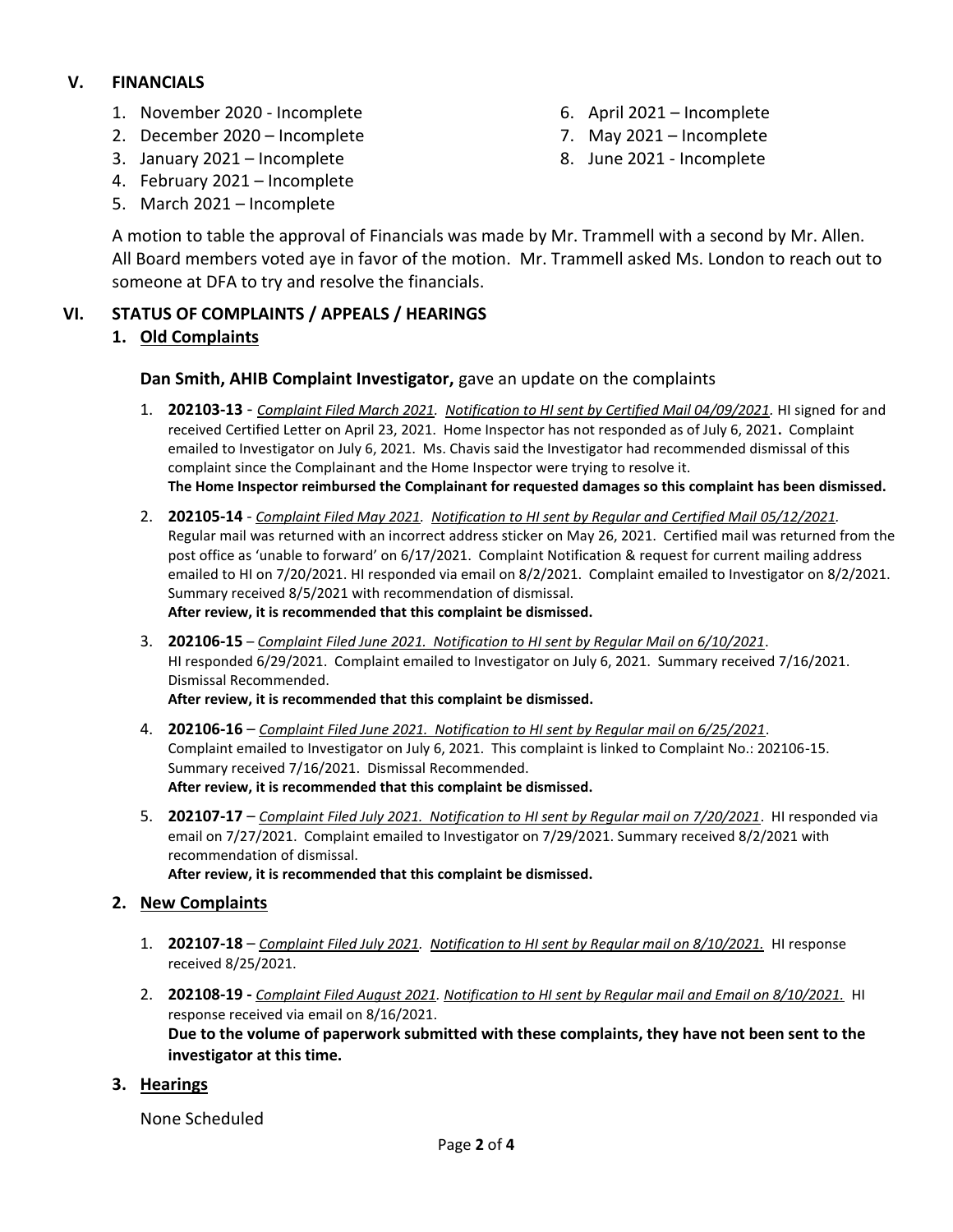### **VII. REVIEW OF NEW APPLICANTS**

### **A. New Applicants**

- 1. Thomas Batchelder
- 2. Dylan Crymes
- 3. Jimmy Gauvey
- 4. Charles "Chuck" Lowry
- 5. Brian Mickelson
- 6. William Moore
- 7. Millie Remer
- 8. Brandon Roberson
- 9. Jeremy Sory
- 10. Logan Spry
- 11. Chad Ward
- 1. Mr. Trammell made a motion to approve the applications for #4-Charles "Chuck" Lowry, #5-Brian Mickelson, #7-Millie Remer, #8-Brandon Roberson, #10-Logan Spry and #11-Chad Ward. The motion was seconded by Mr. Allen. All Board members voted aye in favor of the motion.
- 2. Mr. Trammell made a motion to approve the application for #1-Thomas Batchelder contingent on getting the signature of the insurance agent. The motion was seconded by Mr. Allen. Ms. London stated that the insurance certificate she received had the requested information. All Board members voted aye to approve the motion.
- 3. Mr. Trammell made a motion to approve the application for #2-Dylan Crymes contingent on insurance certificate being corrected. Mr. Allen seconded the motion. Ms. London stated that the insurance certificate had the needed information. All Board members voted aye to approve the motion.
- 4. Mr. Trammell made a motion to approve the application for #3-Jimmy Gauvey contingent on the phone number of the insurance agent being added to the certificate. Mr. Allen seconded the motion. Mr. Gauvey supplied the phone number and Ms. London will add it to the insurance certificate. All Board members voted aye in favor of the motion.
- 5. Mr. Trammell made a motion to approve the applications for #6-William Moore and #9-Jeremy Sory. Mr. Allen seconded the motion. There was discussion about the legibility of the insurance agent's signatures. All Board members voted aye in favor of the motion.

#### **VIII. 2021 REGISTRATION RENEWALS** NONE.

### **IX. CONTINUING EDUCATION / PRE-REGISTRATION COURSES**

A motion was made by Mr. Trammell to table approval of McKissock Continuing Education courses due to Mr. McBride being absent. Mr. Allen seconded the motion. All Board members voted aye in favor of the motion.

### **X. NEW BUSINESS**

I. Updates on Rule Changes for Apprenticeship Training Program – Ms. Chavis has an update that will be presented at the October Board Meeting. A motion was made by Mr. Trammell to table the update. Mr. Allen seconded the motion. All Board members voted aye in favor of the motion.

### **XI. OLD BUSINESS**

1. The corrected Memorandum of Understanding was presented to and signed by Ms. London.

2. Mr. Allen made a motion for the Board to approve Mr. Burkhead and Mr. Allen to have discussions outside of the Board meeting with appropriate officials about the issues facing AHIB. Mr. Trammell seconded the motion. All Board members voted aye in favor of the motion.